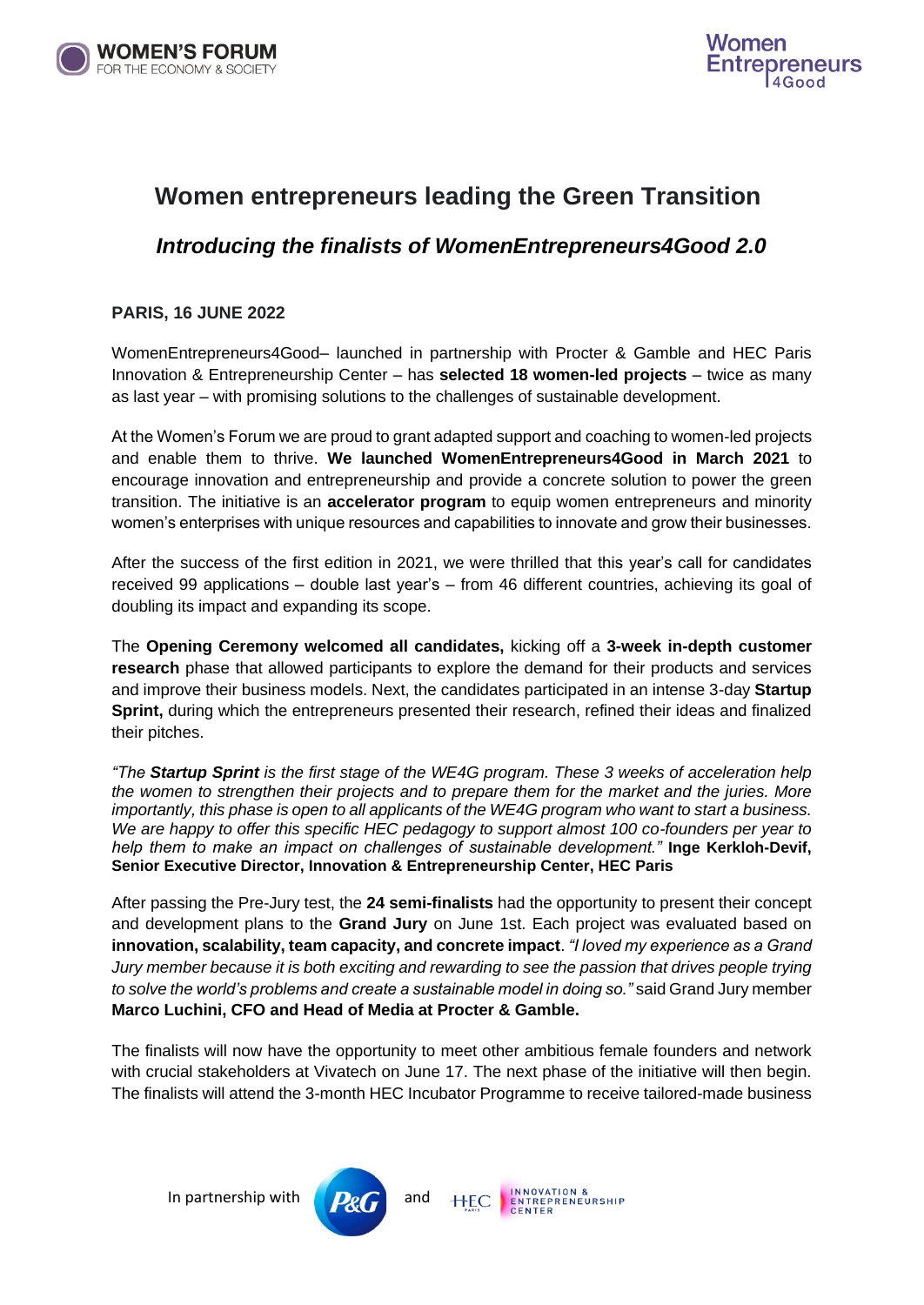



coaching and technical support combined with visibility and networking opportunities by participating to the Women's Forum events.

*"Congratulations to all the candidates for the quality, diversity and originality of the projects you bring to the table! You combine the double feat of entrepreneurship and sustainability. I salute your creativity as entrepreneurs, focused on the good you will accomplish around you, and look forward to witnessing the positive, dynamic and economic growth you create."* **Anne-Gabrielle Heilbronner President of the Women's Forum for the Economy & Society**

#### **Members of the Grand Jury:**

- Anne-Gabrielle Heilbronner, President, Women's Forum for the Economy & Society
- Bettina Denis, Head of Sustainability, Revaia
- Elizabeth A. Vazquez**,** CEO and Co-Founder, WEConnect International
- Imran Dassu, Partner, Kearney
- Inge Kerkloh-Devif, Senior Executive Director, Innovation & Entrepreneurship Center, HEC Paris
- Marco Luchini, CFO and Head of Media Italy, Procter & Gamble
- Meral Guzel, UN Women, Partnerships Manager of WEA
- Romain Decorps Co-founder, NEMOW Venture
- Soazig BARTHÉLEMY, Founder and CEO, Empow'Her
- Taide Guajardo Vite, Brand Senior Vice President Europe, Procter & Gamble

## **Discover the Projects**

**[Abambou Wellness](https://www.linkedin.com/company/abambou-wellness/) - [Natalia Lavin](https://www.linkedin.com/in/natalialavin/?originalSubdomain=fr)** (France): is an all-in-one platform to find wellness products and practices to improve overall health.

**[AI for Sustainability](https://www.linkedin.com/company/ai-for-sustainability/) - [Malgosia Guibert](https://www.linkedin.com/in/malgosia-guibert-infj-297668b/?original_referer=https%3A%2F%2Fwww%2Egoogle%2Ecom%2F&originalSubdomain=fr)** (France) : thanks to their ImpACT tool, the most relevant CSR data and objectives can be communicated to the right stakeholders in just 1 click.

**[Canari](https://www.linkedin.com/company/canari/) - [Claire Dumas](https://www.linkedin.com/in/claire-dumas-aa926b1b4/?originalSubdomain=fr)** (France) : improves indoor work environments to maximize occupants' well-being, health, concentration and creativity while facilitating building management and quality of work life issues.

**Dataphoria - Fani Sourla** (Greece): provides a data-driven solution (Analytics-as-a-Service) for companies, organizations and cities to help them effectively measure, optimize and communicate their sustainability transition.

**[Ecogenia's Youth Climate Corps -](https://www.linkedin.com/company/ecogeniaorg/) [Lia Papazoglou](https://www.linkedin.com/in/lia-papazoglou-b2593551/) & Erika Spagakou** (Greece): engages youth to promote sustainable development solutions for a resilient Greece.

**[FINGREEN AI -](https://www.linkedin.com/company/fingreen-ai/) [Wenru Shi](https://www.linkedin.com/in/wenrushi/?locale=en_US)** (France): leverages innovative Explainable AI and API technologies to inform current financial decisions based on projected future ESG impact.